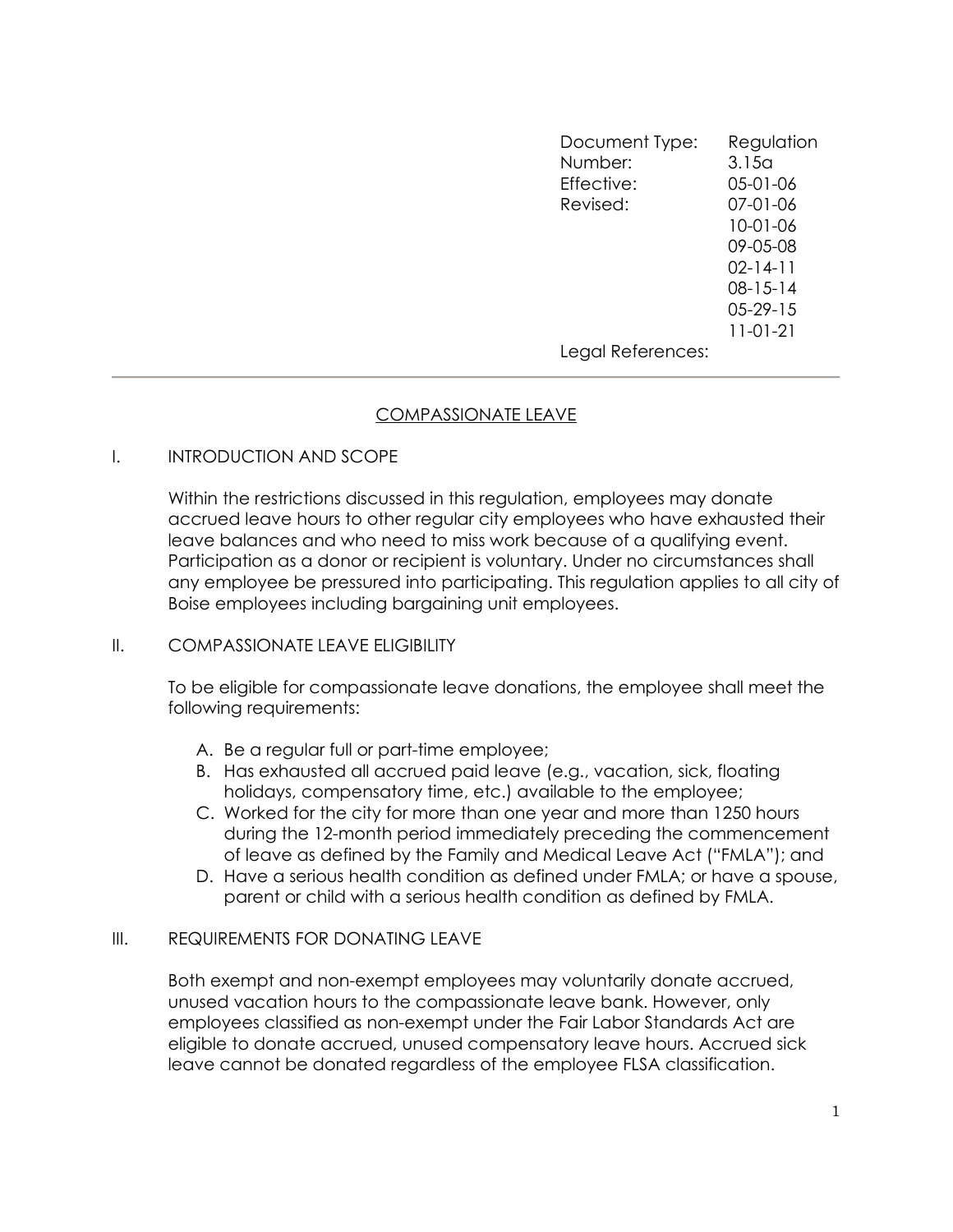To donate leave, an employee shall complete a Compassionate Leave Donation form [See Exhibit 3.15aa] and shall meet the following requirements:

- A. Be a regular full or part-time employee on active status;
- B. Retain a minimum of 80 hours of vacation leave for the donating employee's use in each calendar year;
- C. Cannot donate floating holidays or sick leave;
- D. Successfully completed their probationary period; and
- E. Be classified as non-exempt to donate accrued unused compensatory leave.

All donations are strictly voluntary and confidential except on a need-to-know basis for accounting purposes. Once transferred, donations are irrevocable. Retroactive donations are not permitted.

### IV. COMPASSIONATE LEAVE RECIPIENT REQUIREMENTS

All leave donations will be on an hour-for-hour basis and in one-hour increments. Employees receiving donated leave hours will be paid for such hours based on the receiving employee's work schedule and base hourly rate of pay. No consideration shall be given to the dollar value of the leave donated.

The city will require a medical certification from a physician that:

- A. Confirms the need for the employee's own use or confirms that the employee's attendance with the family member is required; and
- B. Provides an estimated date of return to work.

Upon request, the recipient shall provide Human Resources with updated documentation as to the nature and expected duration of the illness or injury.

The compassionate leave option shall be terminated by the city if the recipient is no longer eligible for leave under the FMLA or becomes eligible for or receives long/short-term disability benefits whichever comes first. Compassionate leave benefits also terminate if the recipient returns to their regular work schedule, separates from the city, or otherwise fails to meet the eligibility requirements.

The recipient may not receive compassionate leave benefits while receiving unemployment benefits, or retirement benefits. Employees eligible for light duty, but who decline light duty assignments may not receive compassionate leave benefits. Employees on compassionate leave may still receive other benefits as allowed by city policies and regulations and the FMLA.

The maximum amount of donated leave an employee may be granted is 480 hours in a rolling twelve (12) month period as defined in the FMLA. The employee shall repeat the request with Department Director or designee approval if the employee finds himself or herself in need of donated leave following the rolling 12-month period.